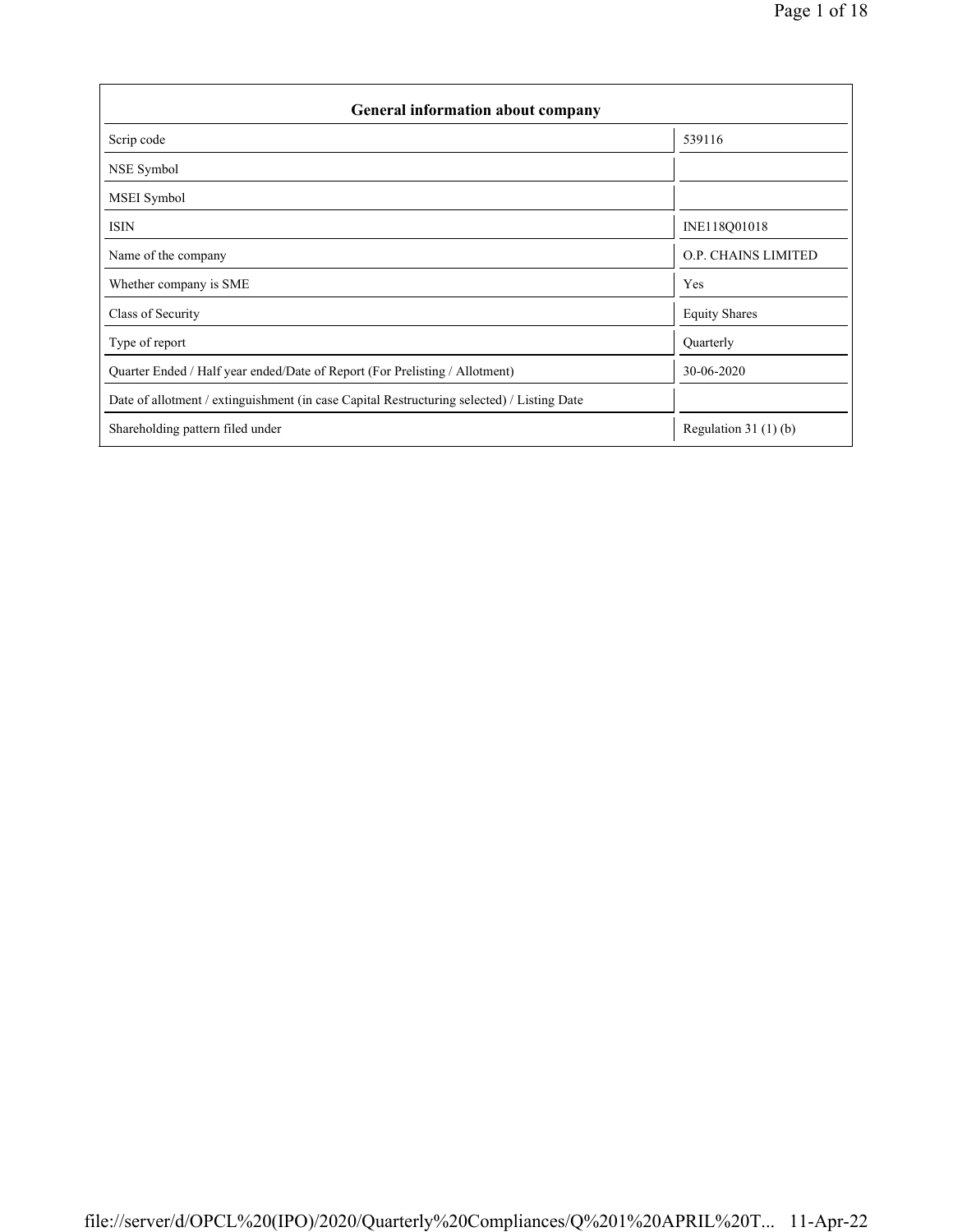|                | <b>Declaration</b>                                                                        |                |                                |                       |                             |  |  |  |  |  |
|----------------|-------------------------------------------------------------------------------------------|----------------|--------------------------------|-----------------------|-----------------------------|--|--|--|--|--|
| Sr.<br>No.     | Particular                                                                                | Yes/No         | Promoter and<br>Promoter Group | Public<br>shareholder | Non Promoter-<br>Non Public |  |  |  |  |  |
| 1              | Whether the Listed Entity has issued any partly paid<br>up shares?                        | No             | N <sub>0</sub>                 | No                    | N <sub>0</sub>              |  |  |  |  |  |
| $\overline{2}$ | Whether the Listed Entity has issued any Convertible<br>Securities?                       | No             | N <sub>0</sub>                 | No                    | N <sub>0</sub>              |  |  |  |  |  |
| 3              | Whether the Listed Entity has issued any Warrants?                                        | N <sub>0</sub> | No                             | N <sub>0</sub>        | N <sub>0</sub>              |  |  |  |  |  |
| 4              | Whether the Listed Entity has any shares against<br>which depository receipts are issued? | No             | N <sub>0</sub>                 | No                    | No                          |  |  |  |  |  |
| 5              | Whether the Listed Entity has any shares in locked-in?                                    | N <sub>0</sub> | N <sub>0</sub>                 | N <sub>0</sub>        | N <sub>0</sub>              |  |  |  |  |  |
| 6              | Whether any shares held by promoters are pledge or<br>otherwise encumbered?               | No             | N <sub>0</sub>                 |                       |                             |  |  |  |  |  |
| 7              | Whether company has equity shares with differential<br>voting rights?                     | No             | No                             | N <sub>0</sub>        | N <sub>0</sub>              |  |  |  |  |  |
| 8              | Whether the listed entity has any significant beneficial<br>owner?                        | Yes            |                                |                       |                             |  |  |  |  |  |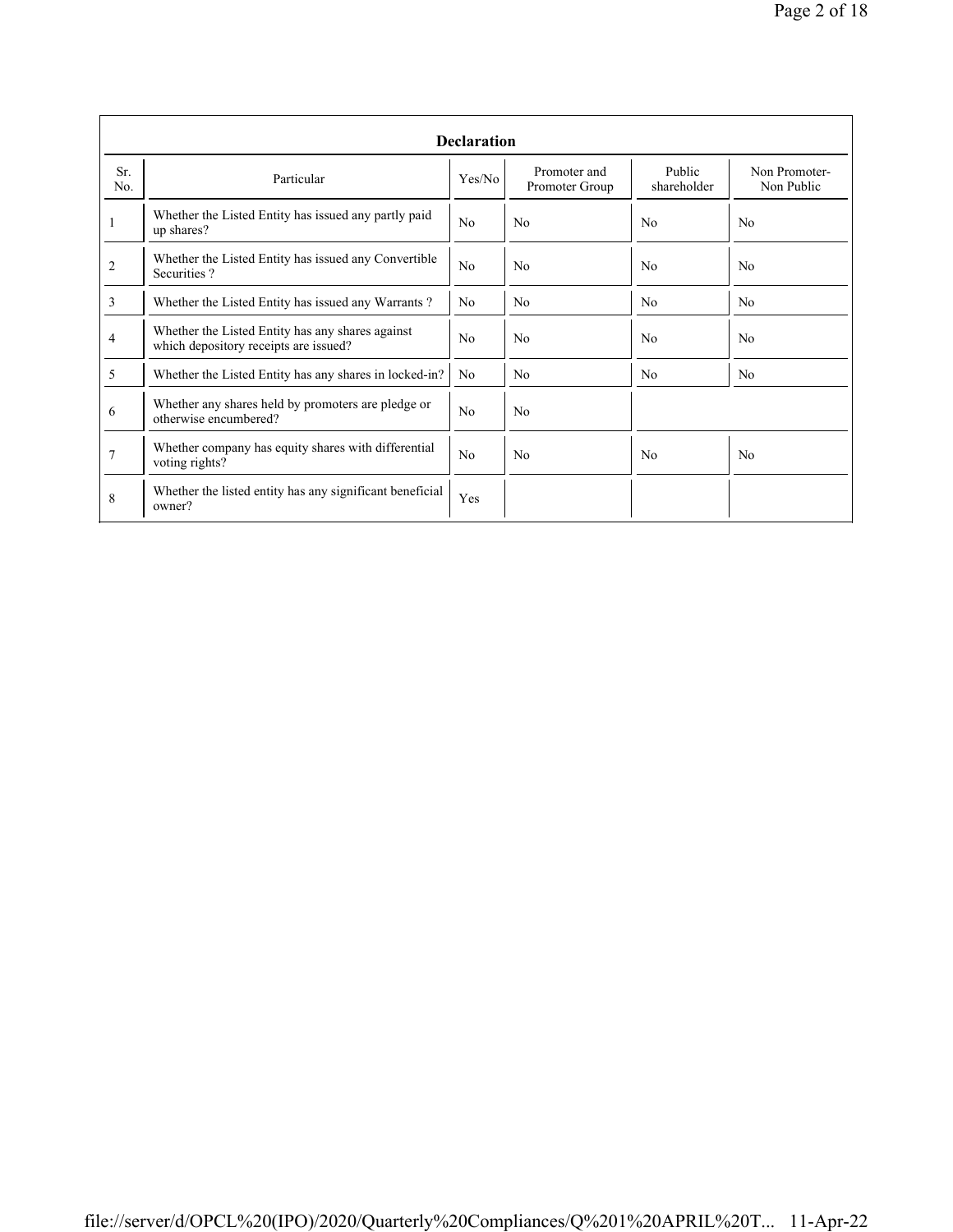|                 |                                           |                                  |                        |                                 |                                    |                                                            | Table I - Summary Statement holding of specified securities |                                                                  |               |         |                                   |  |
|-----------------|-------------------------------------------|----------------------------------|------------------------|---------------------------------|------------------------------------|------------------------------------------------------------|-------------------------------------------------------------|------------------------------------------------------------------|---------------|---------|-----------------------------------|--|
| Category<br>(1) | Category<br>of<br>shareholder<br>(II)     | Nos. Of<br>shareholders<br>(III) | No. of<br>fully        | No.<br>Of<br>Partly             | No. Of                             | Total<br>nos.                                              | Shareholding<br>as a $%$ of<br>total no. of                 | Number of Voting Rights held in each<br>class of securities (IX) |               |         |                                   |  |
|                 |                                           |                                  | paid up<br>equity      | paid-<br>up                     | shares<br>underlying<br>Depository | shares<br>held<br>$(VII) =$<br>$(IV)$ +<br>$(V)$ +<br>(VI) | shares<br>(calculated as                                    | No of Voting (XIV) Rights                                        |               |         | Total as a<br>$%$ of<br>$(A+B+C)$ |  |
|                 |                                           |                                  | shares<br>held<br>(IV) | equity<br>shares<br>held<br>(V) | Receipts<br>(VI)                   |                                                            | per SCRR,<br>1957) (VIII)<br>As a $%$ of<br>$(A+B+C2)$      | Class<br>eg: $X$                                                 | Class<br>eg:y | Total   |                                   |  |
| (A)             | Promoter<br>&<br>Promoter<br>Group        | 9                                | 3885100                |                                 |                                    | 3885100                                                    | 56.72                                                       | 3885100                                                          |               | 3885100 | 56.72                             |  |
| (B)             | Public                                    | 36                               | 2964900                |                                 |                                    | 2964900                                                    | 43.28                                                       | 2964900                                                          |               | 2964900 | 43.28                             |  |
| (C)             | Non<br>Promoter-<br>Non Public            |                                  |                        |                                 |                                    |                                                            |                                                             |                                                                  |               |         |                                   |  |
| (C1)            | <b>Shares</b><br>underlying<br><b>DRs</b> |                                  |                        |                                 |                                    |                                                            |                                                             |                                                                  |               |         |                                   |  |
| (C2)            | Shares held<br>by<br>Employee<br>Trusts   |                                  |                        |                                 |                                    |                                                            |                                                             |                                                                  |               |         |                                   |  |
|                 | Total                                     | 45                               | 6850000                |                                 |                                    | 6850000                                                    | 100                                                         | 6850000                                                          |               | 6850000 | 100                               |  |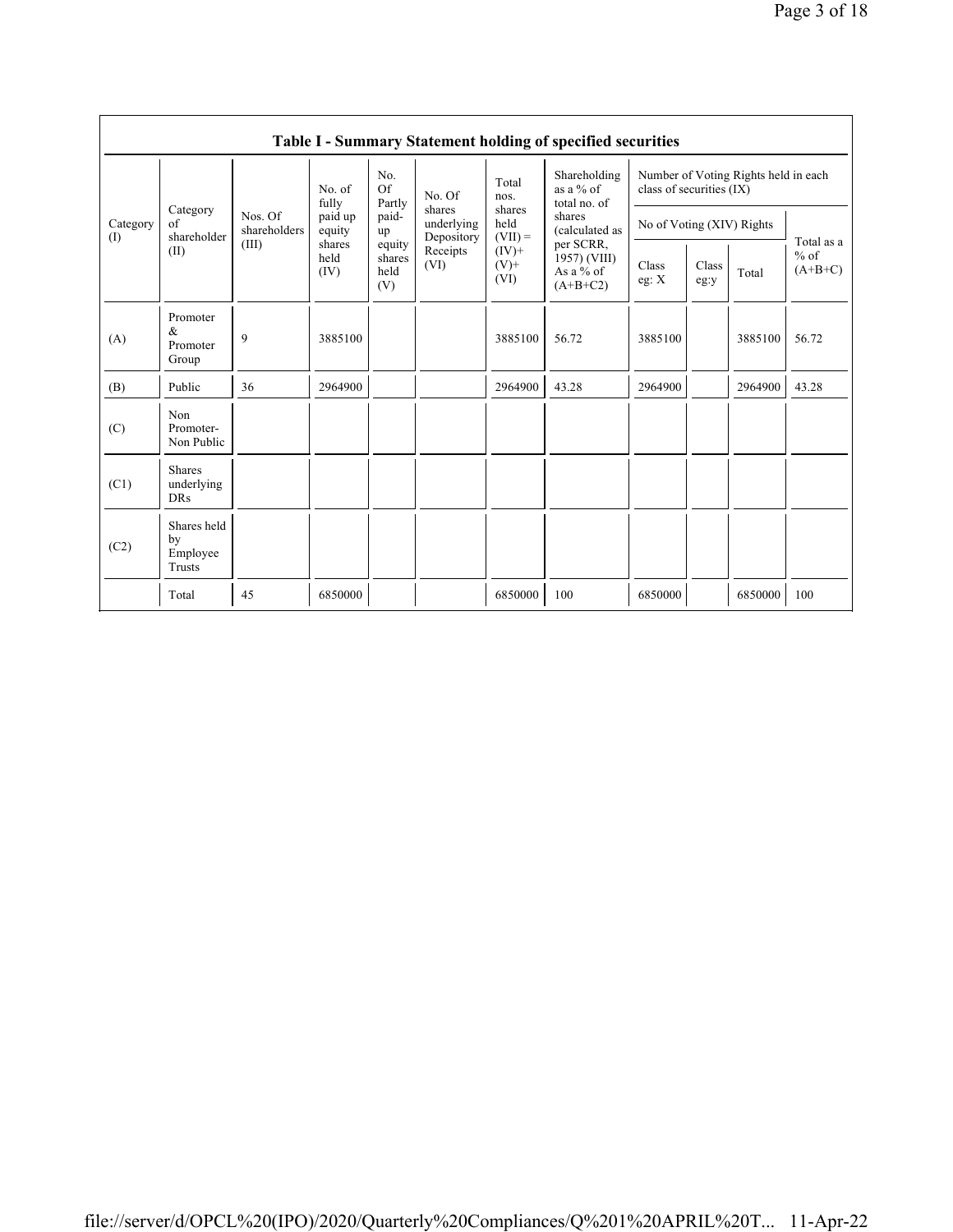|                                        |                                           |                                                                                   |                                                                             |                                                                                                                        | Table I - Summary Statement holding of specified securities                                     |                                        |                                                         |                                                                               |                                                         |                                           |  |
|----------------------------------------|-------------------------------------------|-----------------------------------------------------------------------------------|-----------------------------------------------------------------------------|------------------------------------------------------------------------------------------------------------------------|-------------------------------------------------------------------------------------------------|----------------------------------------|---------------------------------------------------------|-------------------------------------------------------------------------------|---------------------------------------------------------|-------------------------------------------|--|
| Category<br>$\left( \mathrm{I}\right)$ | Category<br>of<br>shareholder<br>(II)     | No. Of<br>Shares<br>Underlying<br>Outstanding<br>convertible<br>securities<br>(X) | No. of<br><b>Shares</b><br>Underlying<br>Outstanding<br>Warrants<br>$(X_i)$ | No. Of<br><b>Shares</b><br>Underlying<br>Outstanding<br>convertible<br>securities<br>and No. Of<br>Warrants<br>(Xi)(a) | Shareholding,<br>as a $%$<br>assuming full<br>conversion of<br>convertible<br>securities (as a  | Number of<br>Locked in<br>shares (XII) |                                                         | Number of<br><b>Shares</b><br>pledged or<br>otherwise<br>encumbered<br>(XIII) |                                                         | Number of<br>equity shares                |  |
|                                        |                                           |                                                                                   |                                                                             |                                                                                                                        | percentage of<br>diluted share<br>capital) $(XI)$ =<br>$(VII)+(X)$ As a<br>$%$ of<br>$(A+B+C2)$ | No.<br>(a)                             | As a<br>$%$ of<br>total<br><b>Shares</b><br>held<br>(b) | No.<br>(a)                                                                    | As a<br>$%$ of<br>total<br><b>Shares</b><br>held<br>(b) | held in<br>dematerialized<br>form $(XIV)$ |  |
| (A)                                    | Promoter<br>$\&$<br>Promoter<br>Group     |                                                                                   |                                                                             |                                                                                                                        | 56.72                                                                                           |                                        |                                                         |                                                                               |                                                         | 3885100                                   |  |
| (B)                                    | Public                                    |                                                                                   |                                                                             |                                                                                                                        | 43.28                                                                                           |                                        |                                                         |                                                                               |                                                         | 2964900                                   |  |
| (C)                                    | Non<br>Promoter-<br>Non Public            |                                                                                   |                                                                             |                                                                                                                        |                                                                                                 |                                        |                                                         |                                                                               |                                                         |                                           |  |
| (C1)                                   | <b>Shares</b><br>underlying<br><b>DRs</b> |                                                                                   |                                                                             |                                                                                                                        |                                                                                                 |                                        |                                                         |                                                                               |                                                         |                                           |  |
| (C2)                                   | Shares held<br>by<br>Employee<br>Trusts   |                                                                                   |                                                                             |                                                                                                                        |                                                                                                 |                                        |                                                         |                                                                               |                                                         |                                           |  |
|                                        | Total                                     |                                                                                   |                                                                             |                                                                                                                        | 100                                                                                             |                                        |                                                         |                                                                               |                                                         | 6850000                                   |  |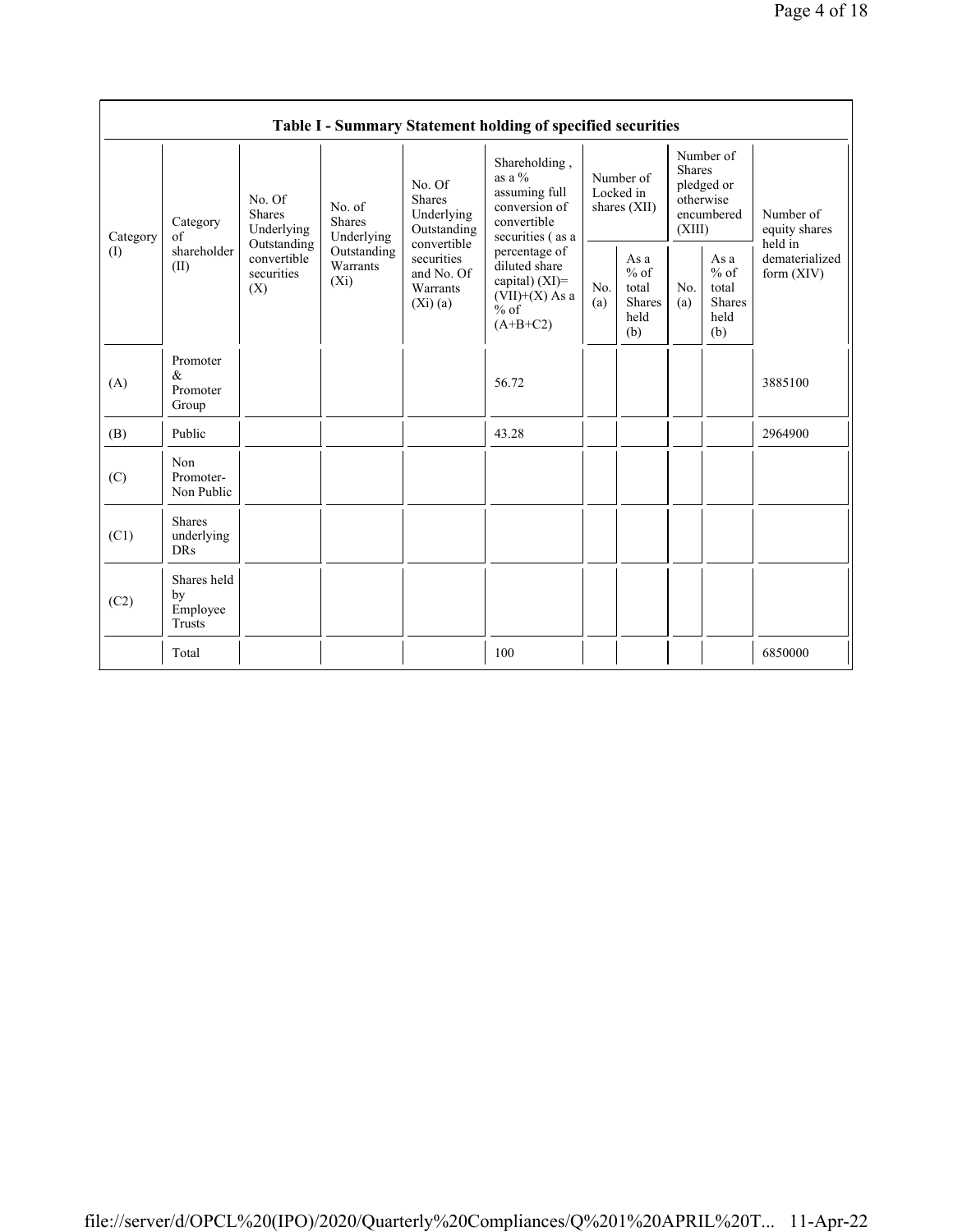|                                                                                                |                                                                                                                     |                         | No. of                     | No.<br>Of<br>Partly             | No. Of<br>shares<br>underlying<br>Depository | Total<br>nos.<br>shares<br>held<br>$(VII) =$ | Shareholding<br>as a % of<br>total no. of        | each class of securities (IX) |               | Number of Voting Rights held in |                                 |
|------------------------------------------------------------------------------------------------|---------------------------------------------------------------------------------------------------------------------|-------------------------|----------------------------|---------------------------------|----------------------------------------------|----------------------------------------------|--------------------------------------------------|-------------------------------|---------------|---------------------------------|---------------------------------|
| Sr.                                                                                            | Category $\&$<br>Name of the                                                                                        | Nos. Of<br>shareholders | fully<br>paid up<br>equity | paid-<br>up                     |                                              |                                              | shares<br>(calculated<br>as per                  | No of Voting (XIV) Rights     |               |                                 | Total<br>as a $%$               |
|                                                                                                | Shareholders (I)                                                                                                    | (III)                   | shares<br>held (IV)        | equity<br>shares<br>held<br>(V) | Receipts<br>(VI)                             | $(IV)+$<br>$(V)$ +<br>(VI)                   | SCRR,<br>1957) (VIII)<br>As a % of<br>$(A+B+C2)$ | Class eg:<br>$\mathbf X$      | Class<br>eg:y | Total                           | of<br>Total<br>Voting<br>rights |
| A                                                                                              | Table II - Statement showing shareholding pattern of the Promoter and Promoter Group                                |                         |                            |                                 |                                              |                                              |                                                  |                               |               |                                 |                                 |
| (1)                                                                                            | Indian                                                                                                              |                         |                            |                                 |                                              |                                              |                                                  |                               |               |                                 |                                 |
| (a)                                                                                            | Individuals/Hindu<br>undivided Family                                                                               | 8                       | 3835100                    |                                 |                                              | 3835100                                      | 55.99                                            | 3835100                       |               | 3835100                         | 55.99                           |
| (d)                                                                                            | Any Other<br>(specify)                                                                                              | 1                       | 50000                      |                                 |                                              | 50000                                        | 0.73                                             | 50000                         |               | 50000                           | 0.73                            |
| Sub-Total<br>(A)(1)                                                                            |                                                                                                                     | 9                       | 3885100                    |                                 |                                              | 3885100                                      | 56.72                                            | 3885100                       |               | 3885100                         | 56.72                           |
| (2)                                                                                            | Foreign                                                                                                             |                         |                            |                                 |                                              |                                              |                                                  |                               |               |                                 |                                 |
| Total<br>Shareholding<br>of Promoter<br>and<br>Promoter<br>Group $(A)=$<br>$(A)(1)+(A)$<br>(2) |                                                                                                                     | 9                       | 3885100                    |                                 |                                              | 3885100                                      | 56.72                                            | 3885100                       |               | 3885100                         | 56.72                           |
| B                                                                                              | Table III - Statement showing shareholding pattern of the Public shareholder                                        |                         |                            |                                 |                                              |                                              |                                                  |                               |               |                                 |                                 |
| (1)                                                                                            | Institutions                                                                                                        |                         |                            |                                 |                                              |                                              |                                                  |                               |               |                                 |                                 |
| (f)                                                                                            | Financial<br>Institutions/<br><b>Banks</b>                                                                          | 1                       | 20000                      |                                 |                                              | 20000                                        | 0.29                                             | 20000                         |               | 20000                           | 0.29                            |
| Sub-Total<br>(B)(1)                                                                            |                                                                                                                     | 1                       | 20000                      |                                 |                                              | 20000                                        | 0.29                                             | 20000                         |               | 20000                           | 0.29                            |
| (3)                                                                                            | Non-institutions                                                                                                    |                         |                            |                                 |                                              |                                              |                                                  |                               |               |                                 |                                 |
| (a(i))                                                                                         | Individuals -<br>i.Individual<br>shareholders<br>holding nominal<br>share capital up<br>to Rs. 2 lakhs.             | 23                      | 220000                     |                                 |                                              | 220000                                       | 3.21                                             | 220000                        |               | 220000                          | 3.21                            |
| (a(ii))                                                                                        | Individuals - ii.<br>Individual<br>shareholders<br>holding nominal<br>share capital in<br>excess of Rs. 2<br>lakhs. | 3                       | 320000                     |                                 |                                              | 320000                                       | 4.67                                             | 320000                        |               | 320000                          | 4.67                            |
| (e)                                                                                            | Any Other<br>(specify)                                                                                              | 9                       | 2404900                    |                                 |                                              | 2404900                                      | 35.11                                            | 2404900                       |               | 2404900                         | 35.11                           |
| Sub-Total<br>(B)(3)                                                                            |                                                                                                                     | 35                      | 2944900                    |                                 |                                              | 2944900                                      | 42.99                                            | 2944900                       |               | 2944900                         | 42.99                           |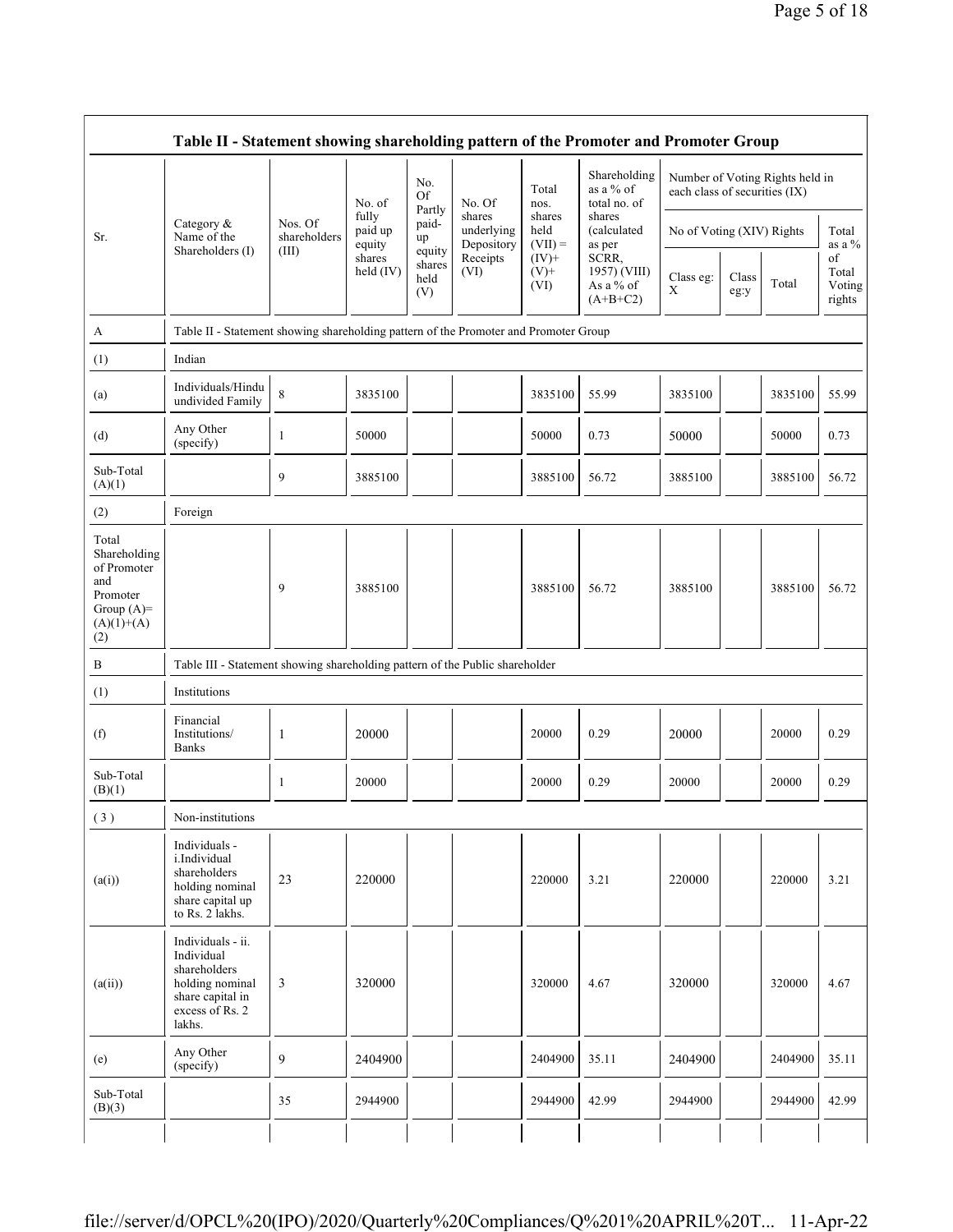| Total Public<br>Shareholding<br>$(B)=(B)(1)+$<br>$(B)(2)+(B)$<br>(3) | 36                                                                                            | 2964900 |  |  | 2964900 | 43.28 | 2964900 |  | 2964900 | 43.28 |
|----------------------------------------------------------------------|-----------------------------------------------------------------------------------------------|---------|--|--|---------|-------|---------|--|---------|-------|
| C                                                                    | Table IV - Statement showing shareholding pattern of the Non Promoter- Non Public shareholder |         |  |  |         |       |         |  |         |       |
| Total<br>$(A+B+C2)$                                                  | 45                                                                                            | 6850000 |  |  | 6850000 | 100   | 6850000 |  | 6850000 | 100   |
| Total<br>$(A+B+C)$                                                   | 45                                                                                            | 6850000 |  |  | 6850000 | 100   | 6850000 |  | 6850000 | 100   |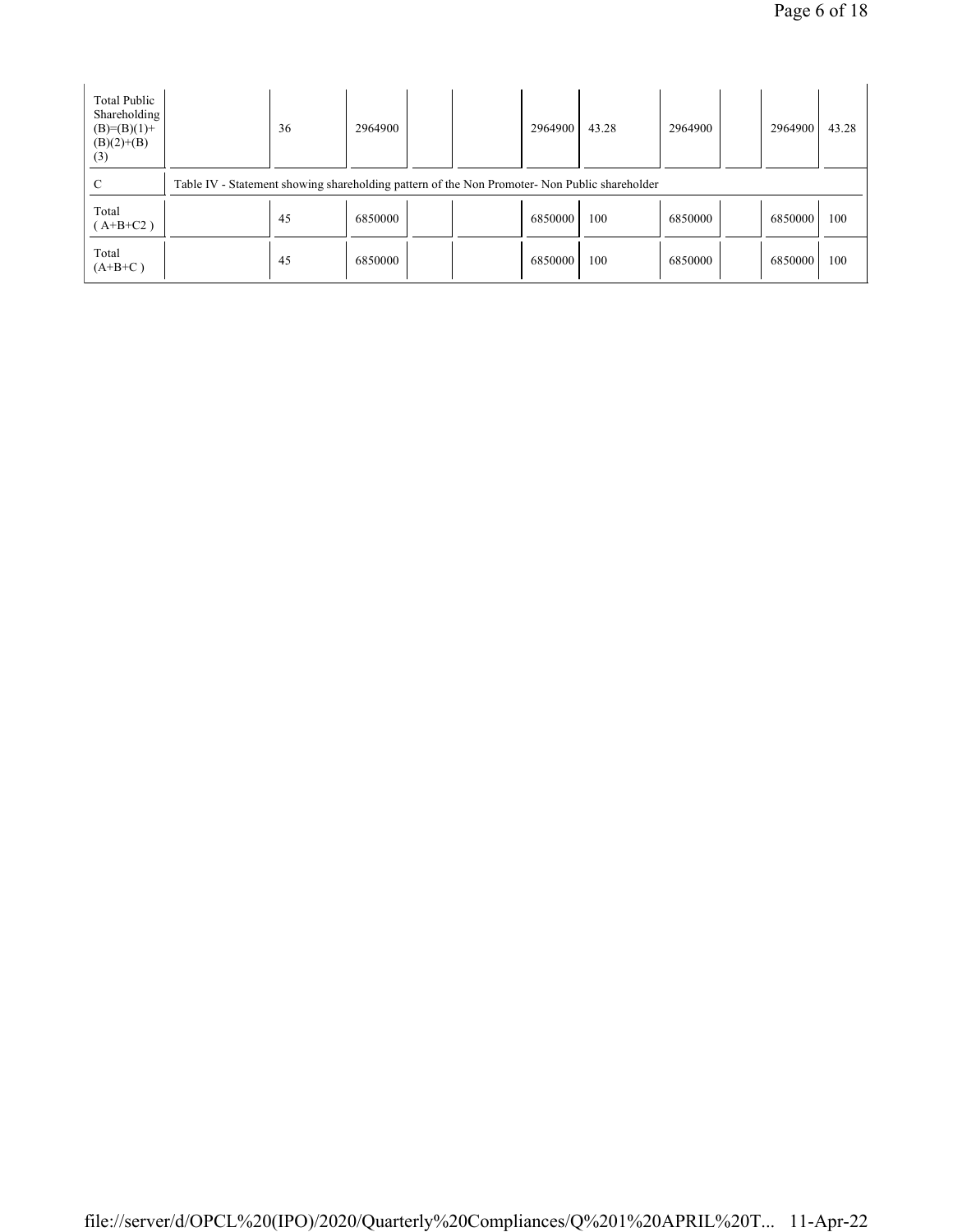| Table II - Statement showing shareholding pattern of the Promoter and Promoter Group    |                                                      |                                                      |                                                                             |                                                                                                                                                                                      |            |                                                |                         |                                                       |                                       |
|-----------------------------------------------------------------------------------------|------------------------------------------------------|------------------------------------------------------|-----------------------------------------------------------------------------|--------------------------------------------------------------------------------------------------------------------------------------------------------------------------------------|------------|------------------------------------------------|-------------------------|-------------------------------------------------------|---------------------------------------|
| Sr.                                                                                     | No. Of<br><b>Shares</b><br>Underlying<br>Outstanding | No. of<br><b>Shares</b><br>Underlying<br>Outstanding | No. Of Shares<br>Underlying<br>Outstanding<br>convertible<br>securities and | Shareholding, as<br>a % assuming full<br>conversion of<br>convertible<br>securities (as a<br>percentage of<br>diluted share<br>capital) (XI)=<br>$(VII)+(X)$ As a %<br>of $(A+B+C2)$ |            | Number of<br>Locked in<br>shares (XII)         | <b>Shares</b><br>(XIII) | Number of<br>pledged or<br>otherwise<br>encumbered    | Number of<br>equity shares<br>held in |
|                                                                                         | convertible<br>securities $(X)$                      | Warrants<br>$(X_i)$                                  | No. Of<br>Warrants (Xi)<br>(a)                                              |                                                                                                                                                                                      | No.<br>(a) | As a $\%$<br>of total<br>Shares<br>held<br>(b) | No.<br>(a)              | As a $\%$<br>of total<br><b>Shares</b><br>held<br>(b) | dematerialized<br>form (XIV)          |
| A                                                                                       |                                                      |                                                      |                                                                             | Table II - Statement showing shareholding pattern of the Promoter and Promoter Group                                                                                                 |            |                                                |                         |                                                       |                                       |
| (1)                                                                                     | Indian                                               |                                                      |                                                                             |                                                                                                                                                                                      |            |                                                |                         |                                                       |                                       |
| (a)                                                                                     |                                                      |                                                      |                                                                             | 55.99                                                                                                                                                                                |            |                                                |                         |                                                       | 3835100                               |
| (d)                                                                                     |                                                      |                                                      |                                                                             | 0.73                                                                                                                                                                                 |            |                                                |                         |                                                       | 50000                                 |
| Sub-Total (A)<br>(1)                                                                    |                                                      |                                                      |                                                                             | 56.72                                                                                                                                                                                |            |                                                |                         |                                                       | 3885100                               |
| (2)                                                                                     | Foreign                                              |                                                      |                                                                             |                                                                                                                                                                                      |            |                                                |                         |                                                       |                                       |
| Total<br>Shareholding<br>of Promoter<br>and Promoter<br>Group $(A)=$<br>$(A)(1)+(A)(2)$ |                                                      |                                                      |                                                                             | 56.72                                                                                                                                                                                |            |                                                |                         |                                                       | 3885100                               |
| B                                                                                       |                                                      |                                                      |                                                                             | Table III - Statement showing shareholding pattern of the Public shareholder                                                                                                         |            |                                                |                         |                                                       |                                       |
| (1)                                                                                     | Institutions                                         |                                                      |                                                                             |                                                                                                                                                                                      |            |                                                |                         |                                                       |                                       |
| (f)                                                                                     |                                                      |                                                      |                                                                             | 0.29                                                                                                                                                                                 |            |                                                |                         |                                                       | 20000                                 |
| Sub-Total (B)<br>(1)                                                                    |                                                      |                                                      |                                                                             | 0.29                                                                                                                                                                                 |            |                                                |                         |                                                       | 20000                                 |
| (3)                                                                                     | Non-institutions                                     |                                                      |                                                                             |                                                                                                                                                                                      |            |                                                |                         |                                                       |                                       |
| (a(i))                                                                                  |                                                      |                                                      |                                                                             | 3.21                                                                                                                                                                                 |            |                                                |                         |                                                       | 220000                                |
| (a(ii))                                                                                 |                                                      |                                                      |                                                                             | 4.67                                                                                                                                                                                 |            |                                                |                         |                                                       | 320000                                |
| (e)                                                                                     |                                                      |                                                      |                                                                             | 35.11                                                                                                                                                                                |            |                                                |                         |                                                       | 2404900                               |
| Sub-Total (B)<br>(3)                                                                    |                                                      |                                                      |                                                                             | 42.99                                                                                                                                                                                |            |                                                |                         |                                                       | 2944900                               |
| <b>Total Public</b><br>Shareholding<br>$(B)= (B)(1) +$<br>$(B)(2)+(B)(3)$               |                                                      |                                                      |                                                                             | 43.28                                                                                                                                                                                |            |                                                |                         |                                                       | 2964900                               |
| $\mathbf C$                                                                             |                                                      |                                                      |                                                                             | Table IV - Statement showing shareholding pattern of the Non Promoter- Non Public shareholder                                                                                        |            |                                                |                         |                                                       |                                       |
| Total<br>$(A+B+C2)$                                                                     |                                                      |                                                      |                                                                             | 100                                                                                                                                                                                  |            |                                                |                         |                                                       | 6850000                               |
| Total<br>$(A+B+C)$                                                                      |                                                      |                                                      |                                                                             | 100                                                                                                                                                                                  |            |                                                |                         |                                                       | 6850000                               |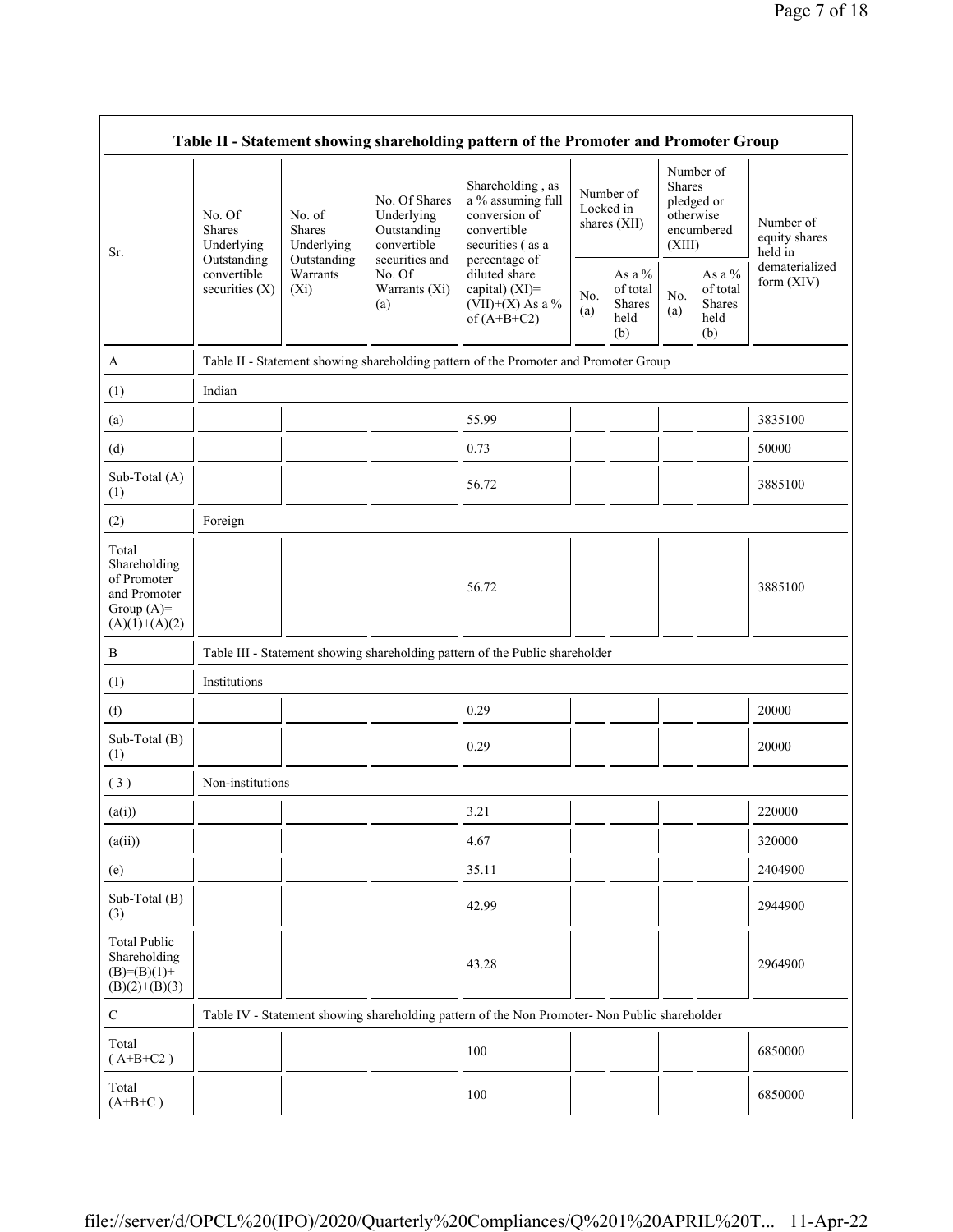|                                                                                                                            | Individuals/Hindu undivided Family                            |                                               |                                       |                                |                   |                             |                                |  |  |  |
|----------------------------------------------------------------------------------------------------------------------------|---------------------------------------------------------------|-----------------------------------------------|---------------------------------------|--------------------------------|-------------------|-----------------------------|--------------------------------|--|--|--|
| Searial No.                                                                                                                | $\mathbf{1}$                                                  | $\sqrt{2}$                                    | $\mathfrak z$                         | $\overline{4}$                 | 5                 | 6                           | $\tau$                         |  |  |  |
| Name of the<br>Shareholders<br>(I)                                                                                         | OM<br><b>PRAKASH</b><br><b>AGARWAL</b>                        | <b>SATISH</b><br><b>KUMAR</b><br><b>GOYAL</b> | <b>ASHOK</b><br><b>KUMAR</b><br>GOYAL | <b>KUSUM</b><br><b>AGARWAL</b> | <b>HEERA DEVI</b> | <b>MOON</b><br><b>GOYAL</b> | <b>SHOBHIK</b><br><b>GOYAL</b> |  |  |  |
| PAN(II)                                                                                                                    | AAKPA8385Q                                                    | AAPPG6375H                                    | AARPG3149D                            | AAYPA0762F                     | AAZPD2911Q        | ACXPG5181D                  | AJIPG8286B                     |  |  |  |
| No. of fully<br>paid up equity<br>shares held<br>(IV)                                                                      | 968100                                                        | 1180000                                       | 1300000                               | 4000                           | 82000             | 1000                        | 100000                         |  |  |  |
| No. Of Partly<br>paid-up equity<br>shares held $(V)$                                                                       |                                                               |                                               |                                       |                                |                   |                             |                                |  |  |  |
| No. Of shares<br>underlying<br>Depository<br>Receipts (VI)                                                                 |                                                               |                                               |                                       |                                |                   |                             |                                |  |  |  |
| Total nos.<br>shares held<br>$(VII) = (IV) +$<br>$(V)$ + $(VI)$                                                            | 968100                                                        | 1180000                                       | 1300000                               | 4000                           | 82000             | 1000                        | 100000                         |  |  |  |
| Shareholding<br>as a % of total<br>no. of shares<br>(calculated as<br>per SCRR,<br>1957) (VIII)<br>As a % of<br>$(A+B+C2)$ | 14.13                                                         | 17.23                                         | 18.98                                 | 0.06                           | 1.2               | 0.01                        | 1.46                           |  |  |  |
|                                                                                                                            | Number of Voting Rights held in each class of securities (IX) |                                               |                                       |                                |                   |                             |                                |  |  |  |
| Class eg:X                                                                                                                 | 968100                                                        | 1180000                                       | 1300000                               | 4000                           | 82000             | 1000                        | 100000                         |  |  |  |
| Class eg:y                                                                                                                 |                                                               |                                               |                                       |                                |                   |                             |                                |  |  |  |
| Total                                                                                                                      | 968100                                                        | 1180000                                       | 1300000                               | 4000                           | 82000             | 1000                        | 100000                         |  |  |  |
| Total as a $\%$ of<br><b>Total Voting</b><br>rights                                                                        | 14.13                                                         | 17.23                                         | 18.98                                 | 0.06                           | 1.2               | $0.01\,$                    | 1.46                           |  |  |  |
| No. Of Shares<br>Underlying<br>Outstanding<br>convertible<br>securities $(X)$                                              |                                                               |                                               |                                       |                                |                   |                             |                                |  |  |  |
| No. of Shares<br>Underlying<br>Outstanding<br>Warrants $(X_i)$                                                             |                                                               |                                               |                                       |                                |                   |                             |                                |  |  |  |
| No. Of Shares<br>Underlying<br>Outstanding<br>convertible<br>securities and<br>No. Of<br>Warrants (Xi)<br>(a)              |                                                               |                                               |                                       |                                |                   |                             |                                |  |  |  |
| Shareholding,                                                                                                              |                                                               |                                               |                                       |                                |                   |                             |                                |  |  |  |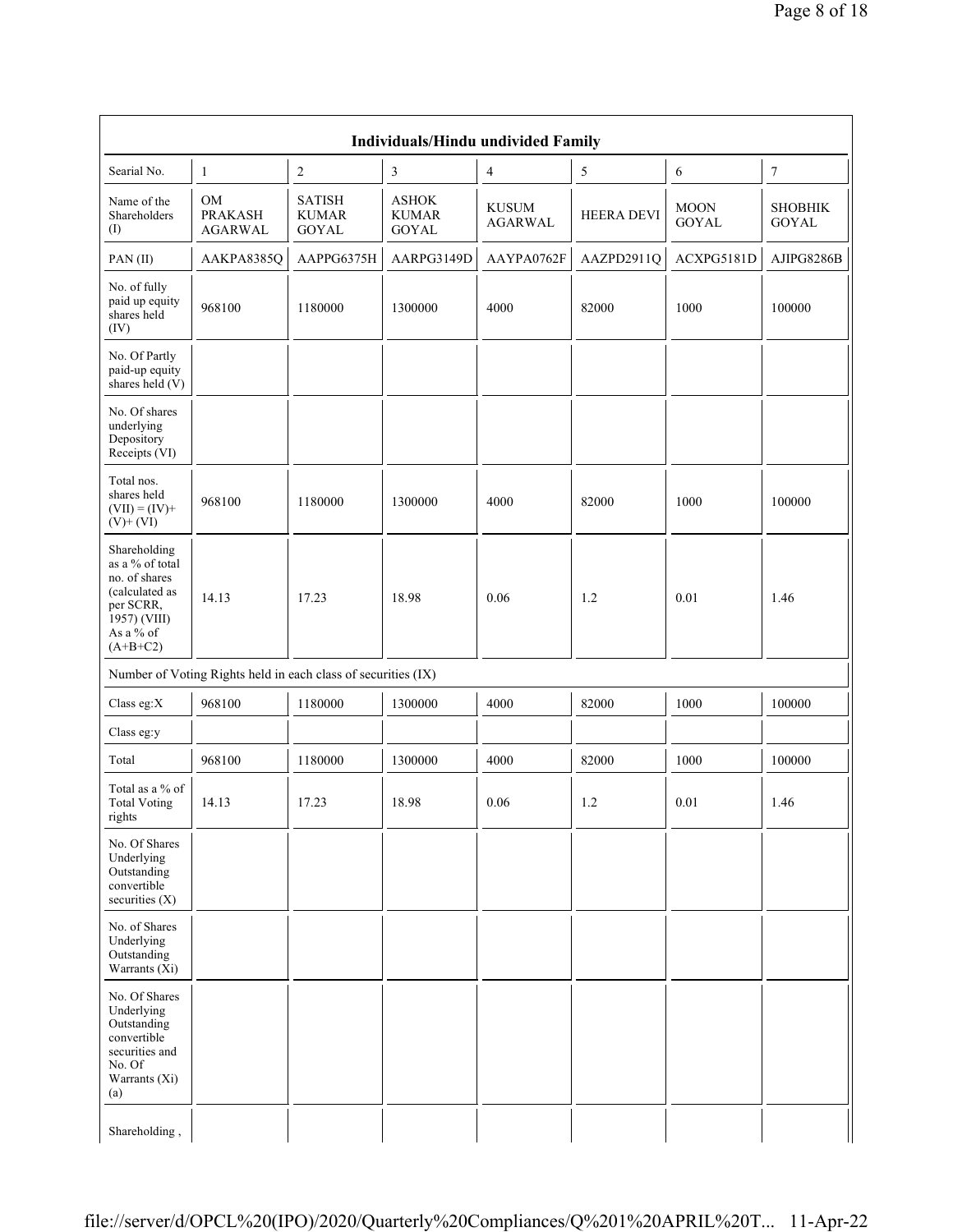| as a %<br>assuming full<br>conversion of<br>convertible<br>securities (as a<br>percentage of<br>diluted share<br>capital) $(XI)=$<br>$(VII)+(Xi)(a)$<br>As a % of<br>$(A+B+C2)$ | 14.13                                                   | 17.23    | 18.98    | 0.06     | 1.2      | 0.01     | 1.46     |  |
|---------------------------------------------------------------------------------------------------------------------------------------------------------------------------------|---------------------------------------------------------|----------|----------|----------|----------|----------|----------|--|
|                                                                                                                                                                                 | Number of Locked in shares (XII)                        |          |          |          |          |          |          |  |
| No. $(a)$                                                                                                                                                                       |                                                         |          |          |          |          |          |          |  |
| As a % of total<br>Shares held (b)                                                                                                                                              |                                                         |          |          |          |          |          |          |  |
|                                                                                                                                                                                 | Number of Shares pledged or otherwise encumbered (XIII) |          |          |          |          |          |          |  |
| No. (a)                                                                                                                                                                         |                                                         |          |          |          |          |          |          |  |
| As a % of total<br>Shares held (b)                                                                                                                                              |                                                         |          |          |          |          |          |          |  |
| Number of<br>equity shares<br>held in<br>dematerialized<br>form $(XIV)$                                                                                                         | 968100                                                  | 1180000  | 1300000  | 4000     | 82000    | 1000     | 100000   |  |
| Reason for not providing PAN                                                                                                                                                    |                                                         |          |          |          |          |          |          |  |
| Reason for not<br>providing PAN                                                                                                                                                 |                                                         |          |          |          |          |          |          |  |
| Shareholder<br>type                                                                                                                                                             | Promoter                                                | Promoter | Promoter | Promoter | Promoter | Promoter | Promoter |  |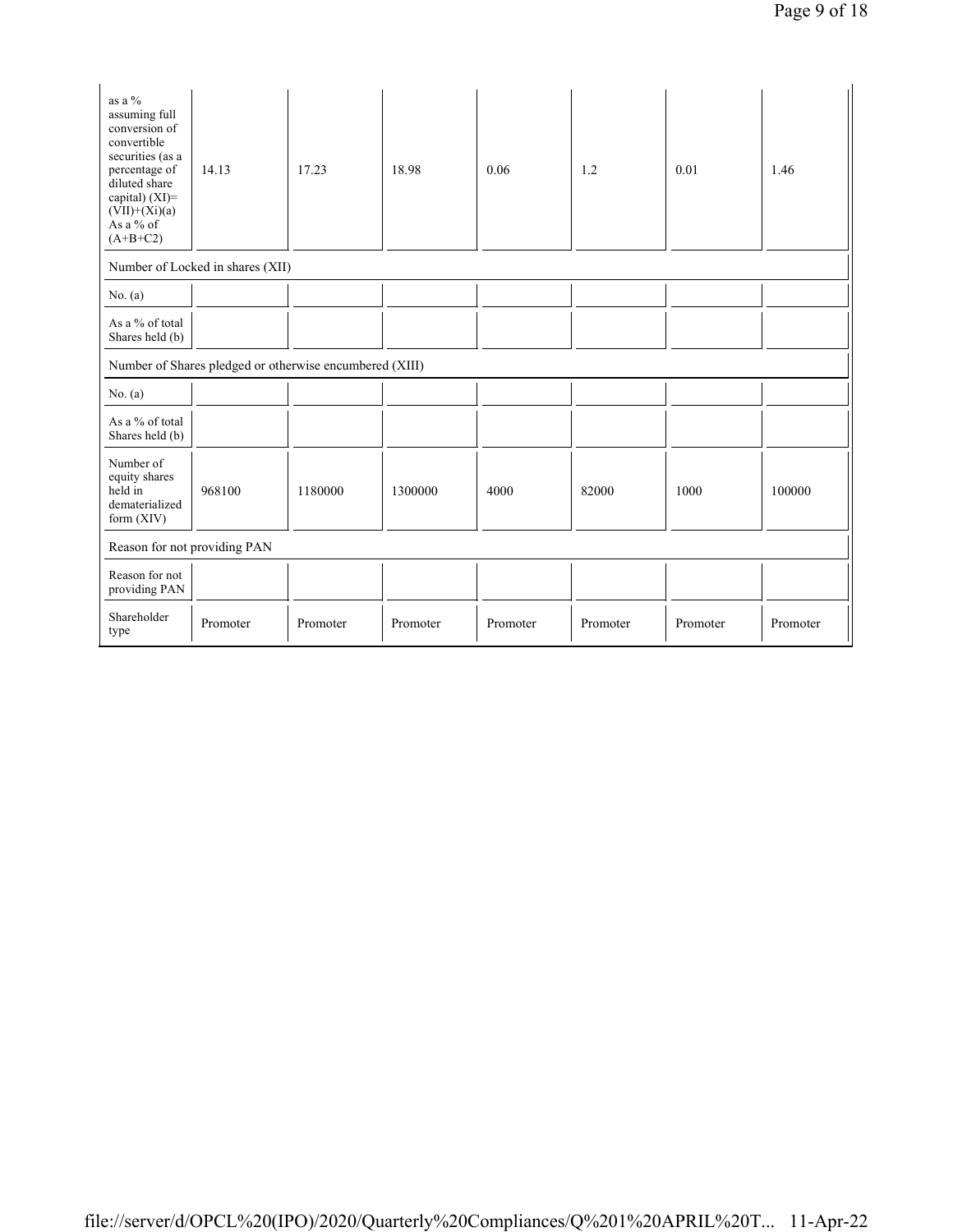| Individuals/Hindu undivided Family                                                                                                                                             |                                                               |                       |  |  |  |  |  |  |  |
|--------------------------------------------------------------------------------------------------------------------------------------------------------------------------------|---------------------------------------------------------------|-----------------------|--|--|--|--|--|--|--|
| Searial No.                                                                                                                                                                    | $\,8$                                                         |                       |  |  |  |  |  |  |  |
| Name of the<br>Shareholders (I)                                                                                                                                                | <b>SHIVAM GOYAL</b>                                           | Click here to go back |  |  |  |  |  |  |  |
| PAN(II)                                                                                                                                                                        | ANNPG1516D                                                    | Total                 |  |  |  |  |  |  |  |
| No. of fully paid<br>up equity shares<br>$\text{held} (IV)$                                                                                                                    | 200000                                                        | 3835100               |  |  |  |  |  |  |  |
| No. Of Partly paid-<br>up equity shares<br>held(V)                                                                                                                             |                                                               |                       |  |  |  |  |  |  |  |
| No. Of shares<br>underlying<br>Depository<br>Receipts (VI)                                                                                                                     |                                                               |                       |  |  |  |  |  |  |  |
| Total nos. shares<br>held $(VII) = (IV) +$<br>$(V)$ + $(VI)$                                                                                                                   | 200000                                                        | 3835100               |  |  |  |  |  |  |  |
| Shareholding as a<br>% of total no. of<br>shares (calculated<br>as per SCRR,<br>1957) (VIII) As a<br>% of $(A+B+C2)$                                                           | 2.92                                                          | 55.99                 |  |  |  |  |  |  |  |
|                                                                                                                                                                                | Number of Voting Rights held in each class of securities (IX) |                       |  |  |  |  |  |  |  |
| Class eg: $X$                                                                                                                                                                  | 200000                                                        | 3835100               |  |  |  |  |  |  |  |
| Class eg:y                                                                                                                                                                     |                                                               |                       |  |  |  |  |  |  |  |
| Total                                                                                                                                                                          | 200000                                                        | 3835100               |  |  |  |  |  |  |  |
| Total as a % of<br><b>Total Voting rights</b>                                                                                                                                  | 2.92                                                          | 55.99                 |  |  |  |  |  |  |  |
| No. Of Shares<br>Underlying<br>Outstanding<br>convertible<br>securities (X)                                                                                                    |                                                               |                       |  |  |  |  |  |  |  |
| No. of Shares<br>Underlying<br>Outstanding<br>Warrants $(X_i)$                                                                                                                 |                                                               |                       |  |  |  |  |  |  |  |
| No. Of Shares<br>Underlying<br>Outstanding<br>convertible<br>securities and No.<br>Of Warrants (Xi)<br>(a)                                                                     |                                                               |                       |  |  |  |  |  |  |  |
| Shareholding, as a<br>% assuming full<br>conversion of<br>convertible<br>securities (as a<br>percentage of<br>diluted share<br>capital) $(XI) = (VII)$<br>$+(Xi)(a)$ As a % of | 2.92                                                          | 55.99                 |  |  |  |  |  |  |  |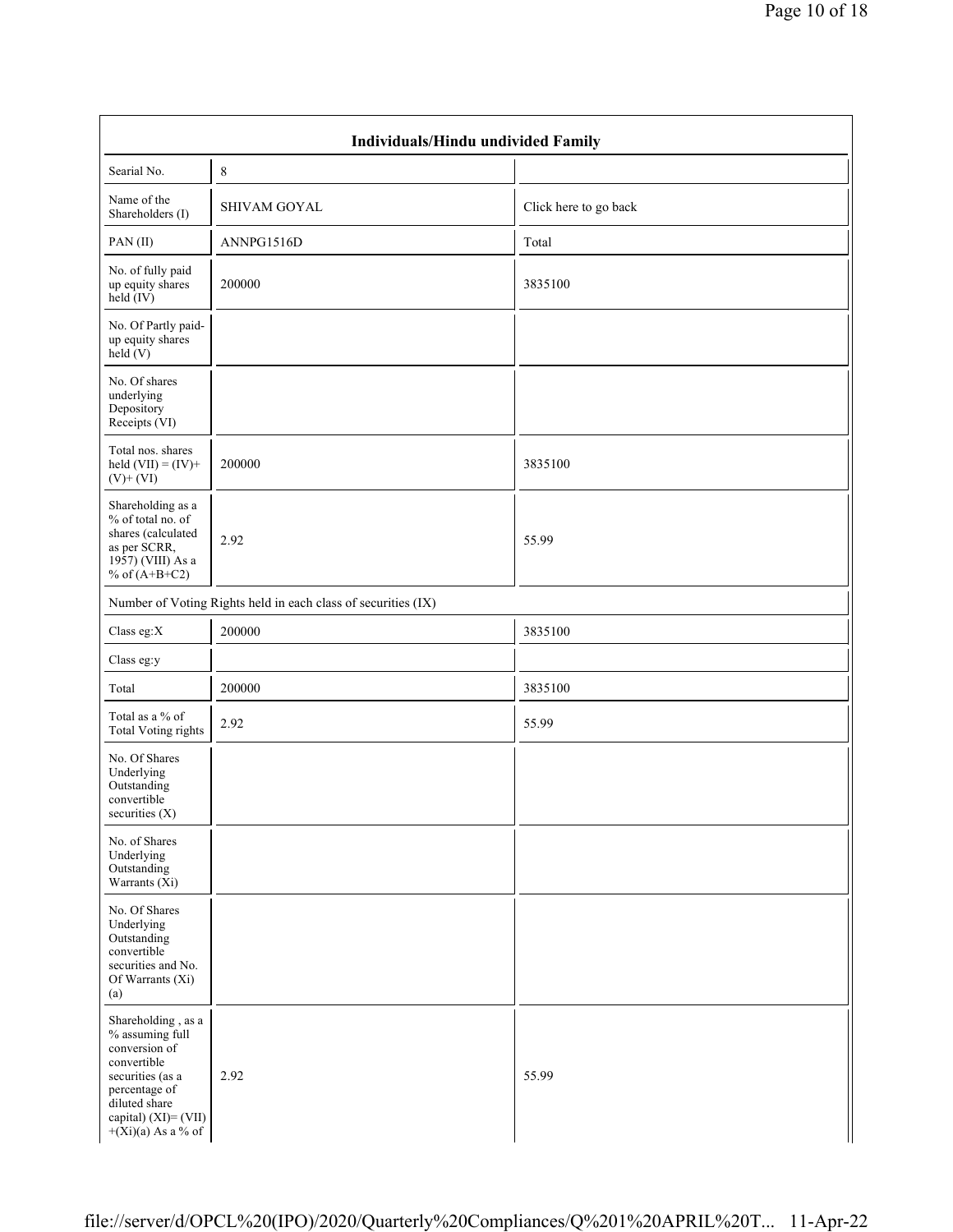| $(A+B+C2)$                                                         |                                                         |         |  |  |  |  |  |  |
|--------------------------------------------------------------------|---------------------------------------------------------|---------|--|--|--|--|--|--|
| Number of Locked in shares (XII)                                   |                                                         |         |  |  |  |  |  |  |
| No. $(a)$                                                          |                                                         |         |  |  |  |  |  |  |
| As a % of total<br>Shares held (b)                                 |                                                         |         |  |  |  |  |  |  |
|                                                                    | Number of Shares pledged or otherwise encumbered (XIII) |         |  |  |  |  |  |  |
| No. $(a)$                                                          |                                                         |         |  |  |  |  |  |  |
| As a % of total<br>Shares held (b)                                 |                                                         |         |  |  |  |  |  |  |
| Number of equity<br>shares held in<br>dematerialized<br>form (XIV) | 200000                                                  | 3835100 |  |  |  |  |  |  |
|                                                                    | Reason for not providing PAN                            |         |  |  |  |  |  |  |
| Reason for not<br>providing PAN                                    |                                                         |         |  |  |  |  |  |  |
| Shareholder type                                                   | Promoter                                                |         |  |  |  |  |  |  |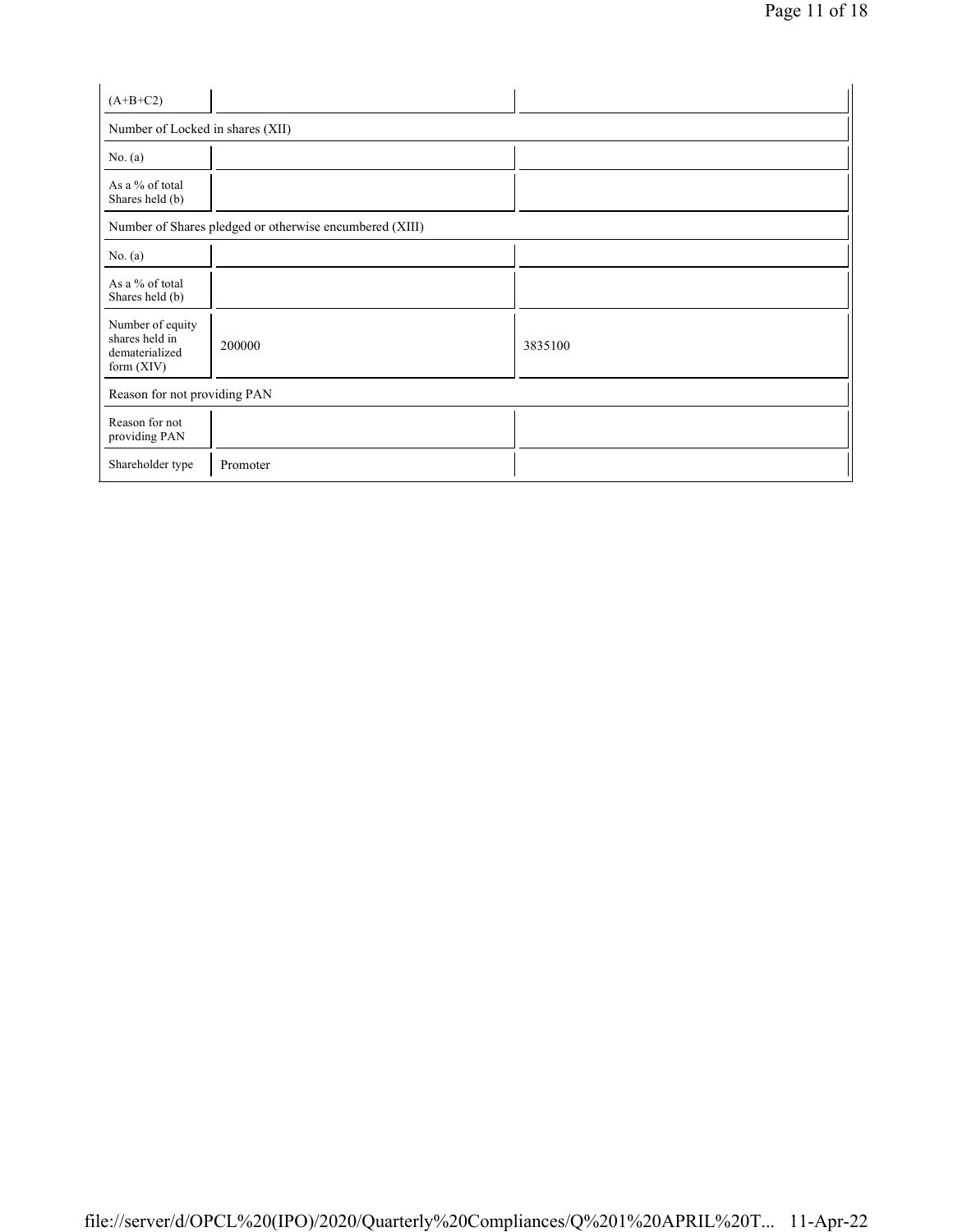| Any Other (specify)                                                                                                  |                                                               |                       |  |  |  |  |  |  |  |
|----------------------------------------------------------------------------------------------------------------------|---------------------------------------------------------------|-----------------------|--|--|--|--|--|--|--|
| Searial No.                                                                                                          | $\mathbf{1}$                                                  |                       |  |  |  |  |  |  |  |
| Category                                                                                                             | Director or Director's Relatives                              | Click here to go back |  |  |  |  |  |  |  |
| Name of the<br>Shareholders (I)                                                                                      | MOHIT GOYAL                                                   |                       |  |  |  |  |  |  |  |
| PAN(II)                                                                                                              | ANNPG1817D                                                    | Total                 |  |  |  |  |  |  |  |
| No. of the<br>Shareholders (I)                                                                                       | $\mathbf{1}$                                                  | 1                     |  |  |  |  |  |  |  |
| No. of fully paid<br>up equity shares<br>held (IV)                                                                   | 50000                                                         | 50000                 |  |  |  |  |  |  |  |
| No. Of Partly paid-<br>up equity shares<br>$\text{held}(V)$                                                          |                                                               |                       |  |  |  |  |  |  |  |
| No. Of shares<br>underlying<br>Depository<br>Receipts (VI)                                                           |                                                               |                       |  |  |  |  |  |  |  |
| Total nos. shares<br>held $(VII) = (IV) +$<br>$(V)$ + $(VI)$                                                         | 50000                                                         | 50000                 |  |  |  |  |  |  |  |
| Shareholding as a<br>% of total no. of<br>shares (calculated<br>as per SCRR,<br>1957) (VIII) As a<br>% of $(A+B+C2)$ | 0.73                                                          | 0.73                  |  |  |  |  |  |  |  |
|                                                                                                                      | Number of Voting Rights held in each class of securities (IX) |                       |  |  |  |  |  |  |  |
| Class eg: X                                                                                                          | 50000                                                         | 50000                 |  |  |  |  |  |  |  |
| Class eg:y                                                                                                           |                                                               |                       |  |  |  |  |  |  |  |
| Total                                                                                                                | 50000                                                         | 50000                 |  |  |  |  |  |  |  |
| Total as a % of<br><b>Total Voting rights</b>                                                                        | 0.73                                                          | 0.73                  |  |  |  |  |  |  |  |
| No. Of Shares<br>Underlying<br>Outstanding<br>convertible<br>securities (X)                                          |                                                               |                       |  |  |  |  |  |  |  |
| No. of Shares<br>Underlying<br>Outstanding<br>Warrants $(X_i)$                                                       |                                                               |                       |  |  |  |  |  |  |  |
| No. Of Shares<br>Underlying<br>Outstanding<br>convertible<br>securities and No.<br>Of Warrants (Xi)<br>(a)           |                                                               |                       |  |  |  |  |  |  |  |
| Shareholding, as a<br>% assuming full<br>conversion of                                                               |                                                               |                       |  |  |  |  |  |  |  |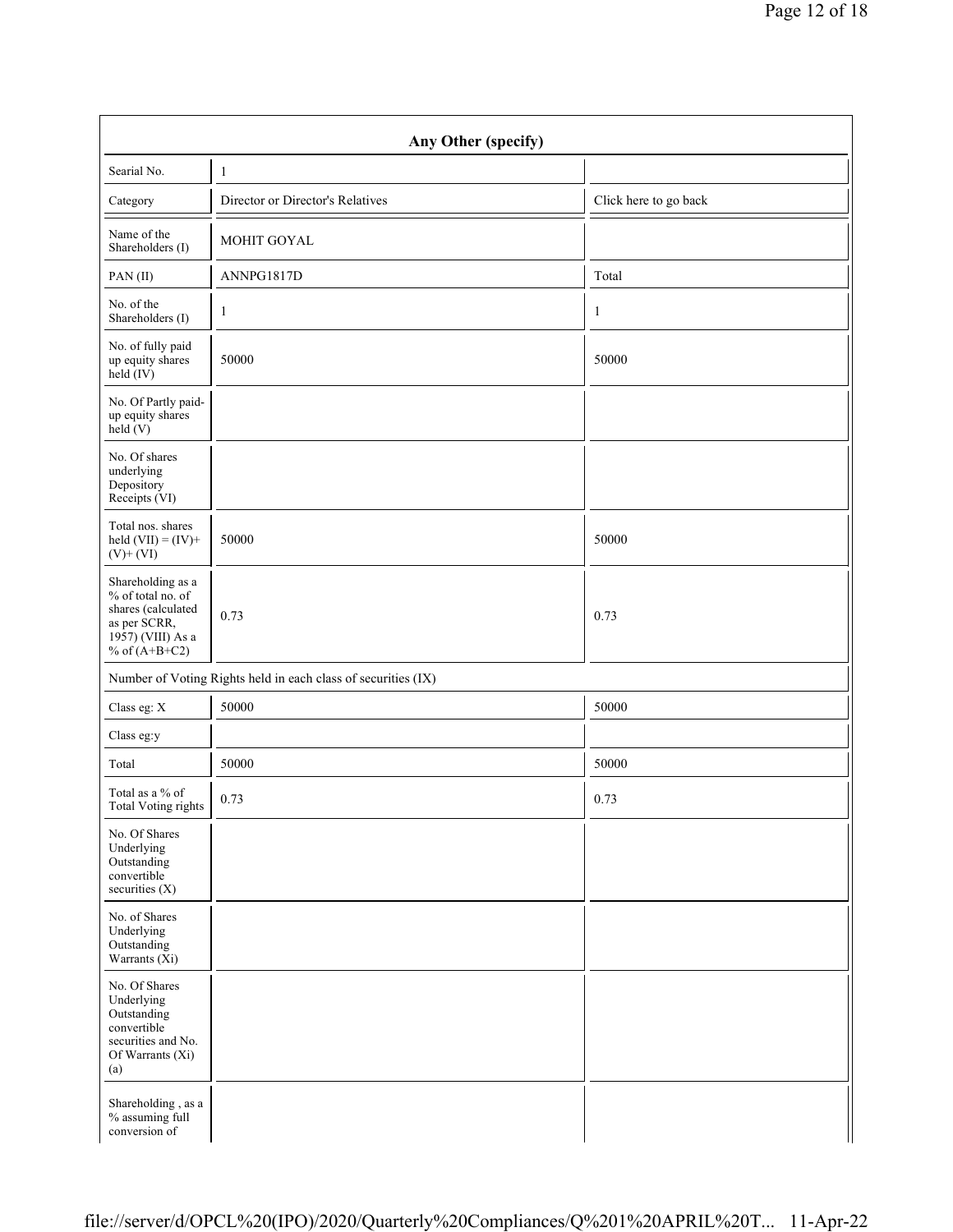| convertible<br>securities (as a<br>percentage of<br>diluted share<br>capital) $(XI) = (VII)$<br>$+(X)$ As a % of<br>$(A+B+C2)$ | 0.73     | 0.73  |  |
|--------------------------------------------------------------------------------------------------------------------------------|----------|-------|--|
| Number of Locked in shares (XII)                                                                                               |          |       |  |
| No. $(a)$                                                                                                                      |          |       |  |
| As a % of total<br>Shares held (b)                                                                                             |          |       |  |
| Number of Shares pledged or otherwise encumbered (XIII)                                                                        |          |       |  |
| No. $(a)$                                                                                                                      |          |       |  |
| As a % of total<br>Shares held (b)                                                                                             |          |       |  |
| Number of equity<br>shares held in<br>dematerialized<br>form $(XIV)$                                                           | 50000    | 50000 |  |
| Reason for not providing PAN                                                                                                   |          |       |  |
| Reason for not<br>providing PAN                                                                                                |          |       |  |
| Shareholder type                                                                                                               | Promoter |       |  |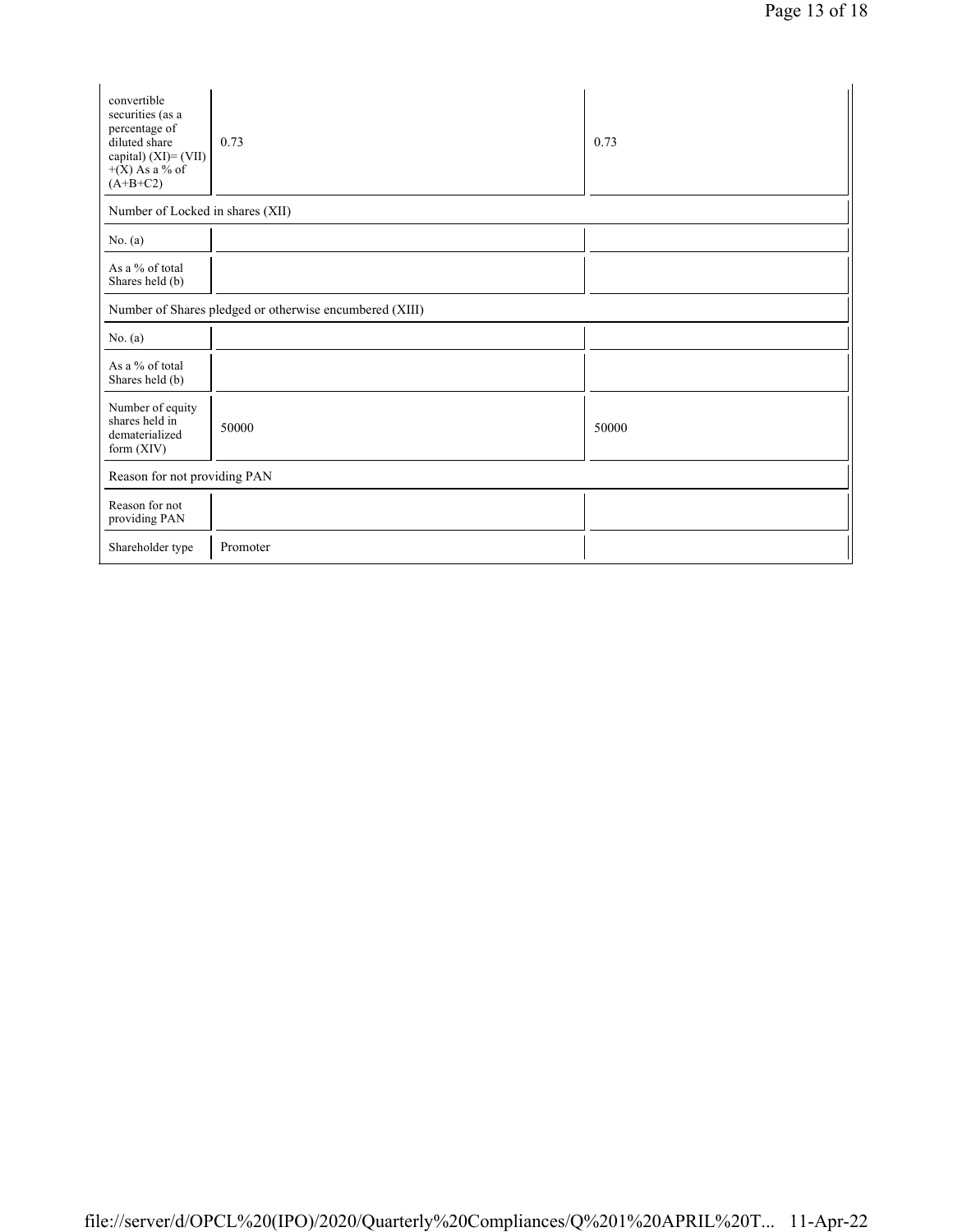| Individuals - ii. Individual shareholders holding nominal share capital in excess of Rs. 2 lakhs.                                                                          |                     |                  |                       |
|----------------------------------------------------------------------------------------------------------------------------------------------------------------------------|---------------------|------------------|-----------------------|
| Searial No.                                                                                                                                                                | $\mathbf{1}$        | 2                |                       |
| Name of the<br>Shareholders (I)                                                                                                                                            | <b>AMIT AGRAWAL</b> | <b>SAVITHA S</b> | Click here to go back |
| PAN(II)                                                                                                                                                                    | AGWPA5408Q          | AIJPS2695E       | Total                 |
| No. of fully paid<br>up equity shares<br>$held$ (IV)                                                                                                                       | 190000              | 100000           | 290000                |
| No. Of Partly paid-<br>up equity shares<br>held(V)                                                                                                                         |                     |                  |                       |
| No. Of shares<br>underlying<br>Depository<br>Receipts (VI)                                                                                                                 |                     |                  |                       |
| Total nos. shares<br>held $(VII) = (IV) +$<br>$(V)$ + $(VI)$                                                                                                               | 190000              | 100000           | 290000                |
| Shareholding as a<br>% of total no. of<br>shares (calculated<br>as per SCRR,<br>1957) (VIII) As a<br>% of $(A+B+C2)$                                                       | 2.77                | 1.46             | 4.23                  |
| Number of Voting Rights held in each class of securities (IX)                                                                                                              |                     |                  |                       |
| Class eg: X                                                                                                                                                                | 190000              | 100000           | 290000                |
| Class eg:y                                                                                                                                                                 |                     |                  |                       |
| Total                                                                                                                                                                      | 190000              | 100000           | 290000                |
| Total as a % of<br><b>Total Voting rights</b>                                                                                                                              | 2.77                | 1.46             | 4.23                  |
| No. Of Shares<br>Underlying<br>Outstanding<br>convertible<br>securities (X)                                                                                                |                     |                  |                       |
| No. of Shares<br>Underlying<br>Outstanding<br>Warrants $(X_i)$                                                                                                             |                     |                  |                       |
| No. Of Shares<br>Underlying<br>Outstanding<br>convertible<br>securities and No.<br>Of Warrants (Xi)<br>(a)                                                                 |                     |                  |                       |
| Shareholding, as a<br>% assuming full<br>conversion of<br>convertible<br>securities (as a<br>percentage of<br>diluted share<br>capital) $(XI) = (VII)$<br>$+(X)$ As a % of | 2.77                | 1.46             | 4.23                  |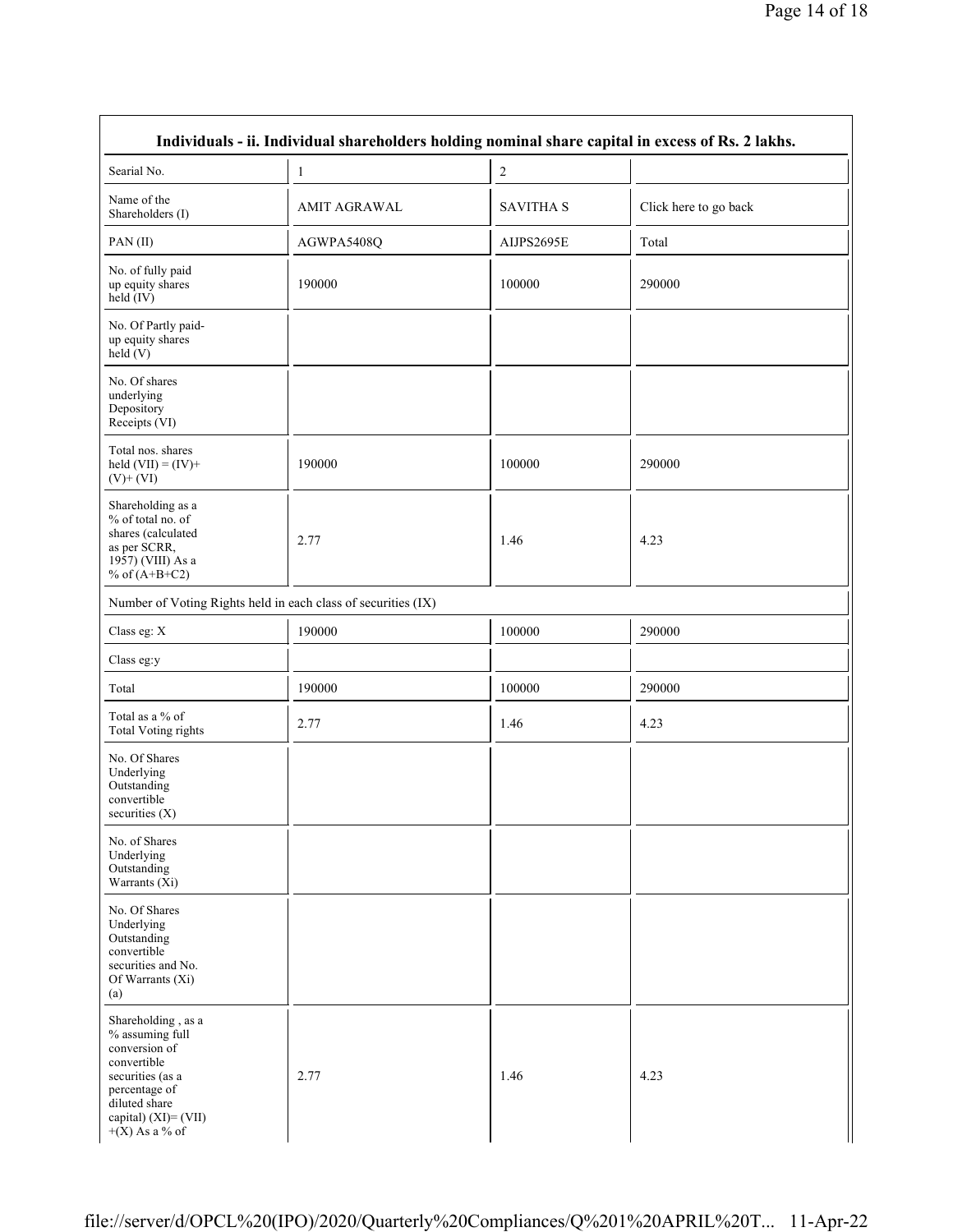| $(A+B+C2)$                                                           |        |        |        |  |
|----------------------------------------------------------------------|--------|--------|--------|--|
| Number of Locked in shares (XII)                                     |        |        |        |  |
| No. $(a)$                                                            |        |        |        |  |
| As a % of total<br>Shares held (b)                                   |        |        |        |  |
| Number of equity<br>shares held in<br>dematerialized<br>form $(XIV)$ | 190000 | 100000 | 290000 |  |
| Reason for not providing PAN                                         |        |        |        |  |
| Reason for not<br>providing PAN                                      |        |        |        |  |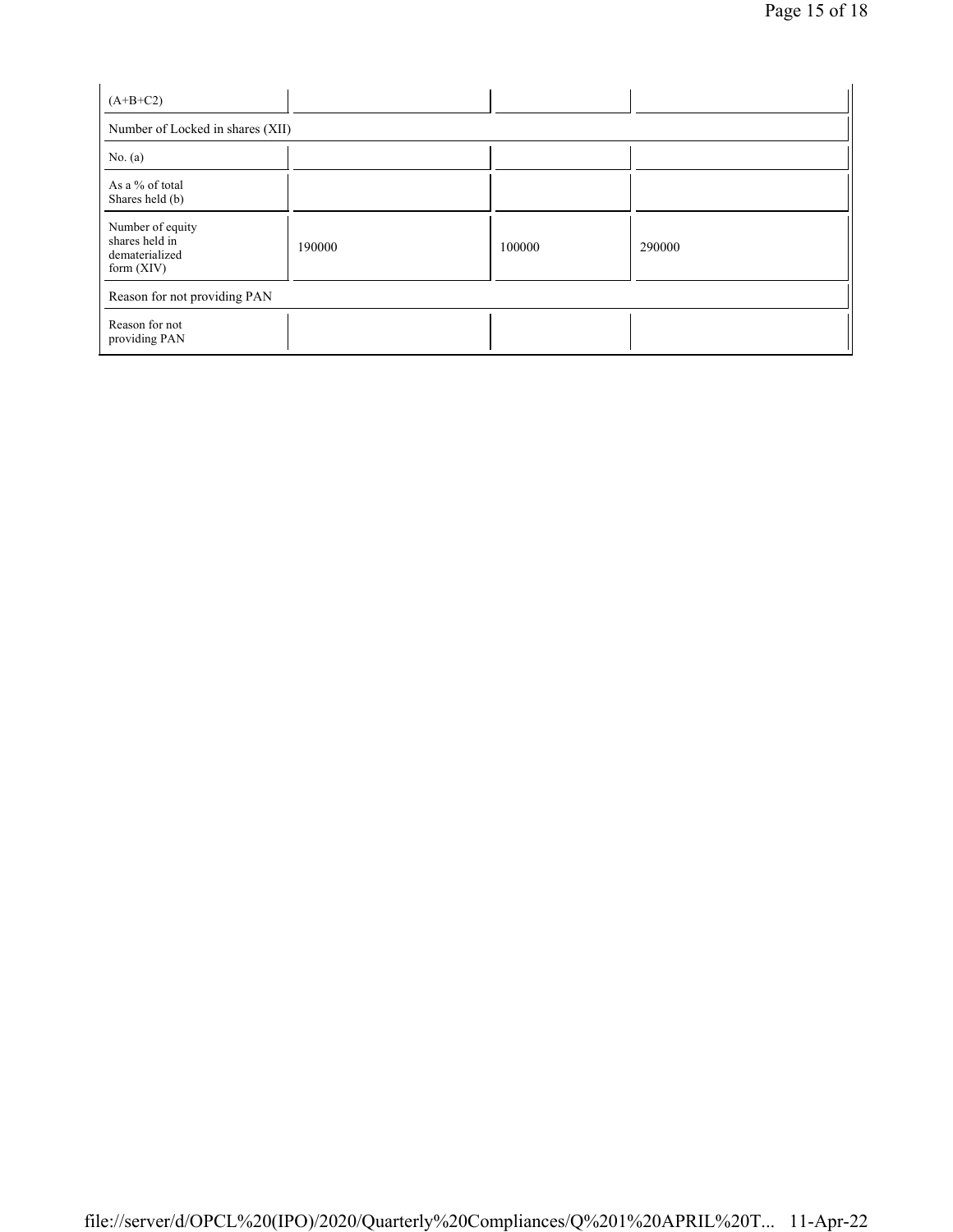| Any Other (specify)                                                                                                  |                                                               |                     |            |                          |
|----------------------------------------------------------------------------------------------------------------------|---------------------------------------------------------------|---------------------|------------|--------------------------|
| Searial No.                                                                                                          | $\mathbf{1}$                                                  | $\overline{c}$      | 3          |                          |
| Category                                                                                                             | <b>Bodies Corporate</b>                                       | Clearing<br>Members | <b>HUF</b> |                          |
| Category / More<br>than 1 percentage                                                                                 | More than 1 percentage of shareholding                        | Category            | Category   |                          |
| Name of the<br>Shareholders (I)                                                                                      | RAJARAM SOFTWARE SOLUTIONS PRIVATE<br><b>LIMITED</b>          |                     |            | Click here to go<br>back |
| $PAN$ (II)                                                                                                           | AADCR1875J                                                    |                     |            | Total                    |
| No. of the<br>Shareholders (I)                                                                                       | $\mathbf{1}$                                                  | 1                   | $\tau$     | 8                        |
| No. of fully paid<br>up equity shares<br>$\text{held}(\text{IV})$                                                    | 2344900                                                       | 5000                | 55000      | 60000                    |
| No. Of Partly paid-<br>up equity shares<br>held $(V)$                                                                |                                                               |                     |            |                          |
| No. Of shares<br>underlying<br>Depository<br>Receipts (VI)                                                           |                                                               |                     |            |                          |
| Total nos. shares<br>held $(VII) = (IV) +$<br>$(V)$ + $(VI)$                                                         | 2344900                                                       | 5000                | 55000      | 60000                    |
| Shareholding as a<br>% of total no. of<br>shares (calculated<br>as per SCRR,<br>1957) (VIII) As a<br>% of $(A+B+C2)$ | 34.23                                                         | 0.07                | 0.8        | 0.87                     |
|                                                                                                                      | Number of Voting Rights held in each class of securities (IX) |                     |            |                          |
| Class eg: X                                                                                                          | 2344900                                                       | 5000                | 55000      | 60000                    |
| Class eg:y                                                                                                           |                                                               |                     |            |                          |
| п<br>Total                                                                                                           | 2344900                                                       | п<br>5000           | 55000      | 60000                    |
| Total as a % of<br>Total Voting rights                                                                               | 34.23                                                         | 0.07                | 0.8        | 0.87                     |
| No. Of Shares<br>Underlying<br>Outstanding<br>convertible<br>securities (X)                                          |                                                               |                     |            |                          |
| No. of Shares<br>Underlying<br>Outstanding<br>Warrants $(X_i)$                                                       |                                                               |                     |            |                          |
| No. Of Shares<br>Underlying<br>Outstanding<br>convertible<br>securities and No.<br>Of Warrants (Xi)<br>(a)           |                                                               |                     |            |                          |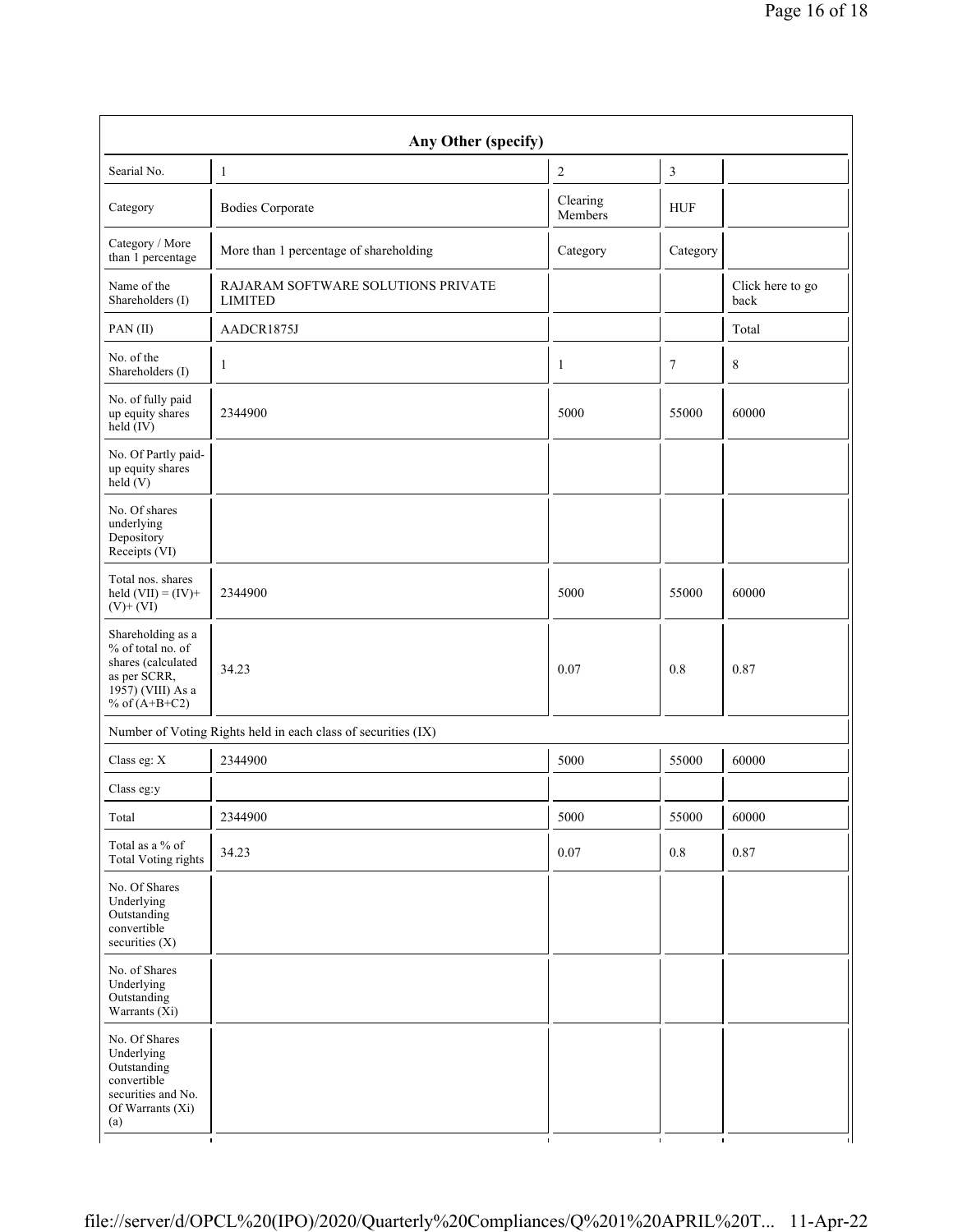| Shareholding, as a<br>% assuming full<br>conversion of<br>convertible<br>securities (as a<br>percentage of<br>diluted share<br>capital) (XI)= (VII)<br>$+(X)$ As a % of<br>$(A+B+C2)$ | 34.23   | 0.07 | 0.8   | 0.87  |
|---------------------------------------------------------------------------------------------------------------------------------------------------------------------------------------|---------|------|-------|-------|
| Number of Locked in shares (XII)                                                                                                                                                      |         |      |       |       |
| No. $(a)$                                                                                                                                                                             |         |      |       |       |
| As a % of total<br>Shares held (b)                                                                                                                                                    |         |      |       |       |
| Number of equity<br>shares held in<br>dematerialized<br>form $(XIV)$                                                                                                                  | 2344900 | 5000 | 55000 | 60000 |
| Reason for not providing PAN                                                                                                                                                          |         |      |       |       |
| Reason for not<br>providing PAN                                                                                                                                                       |         |      |       |       |